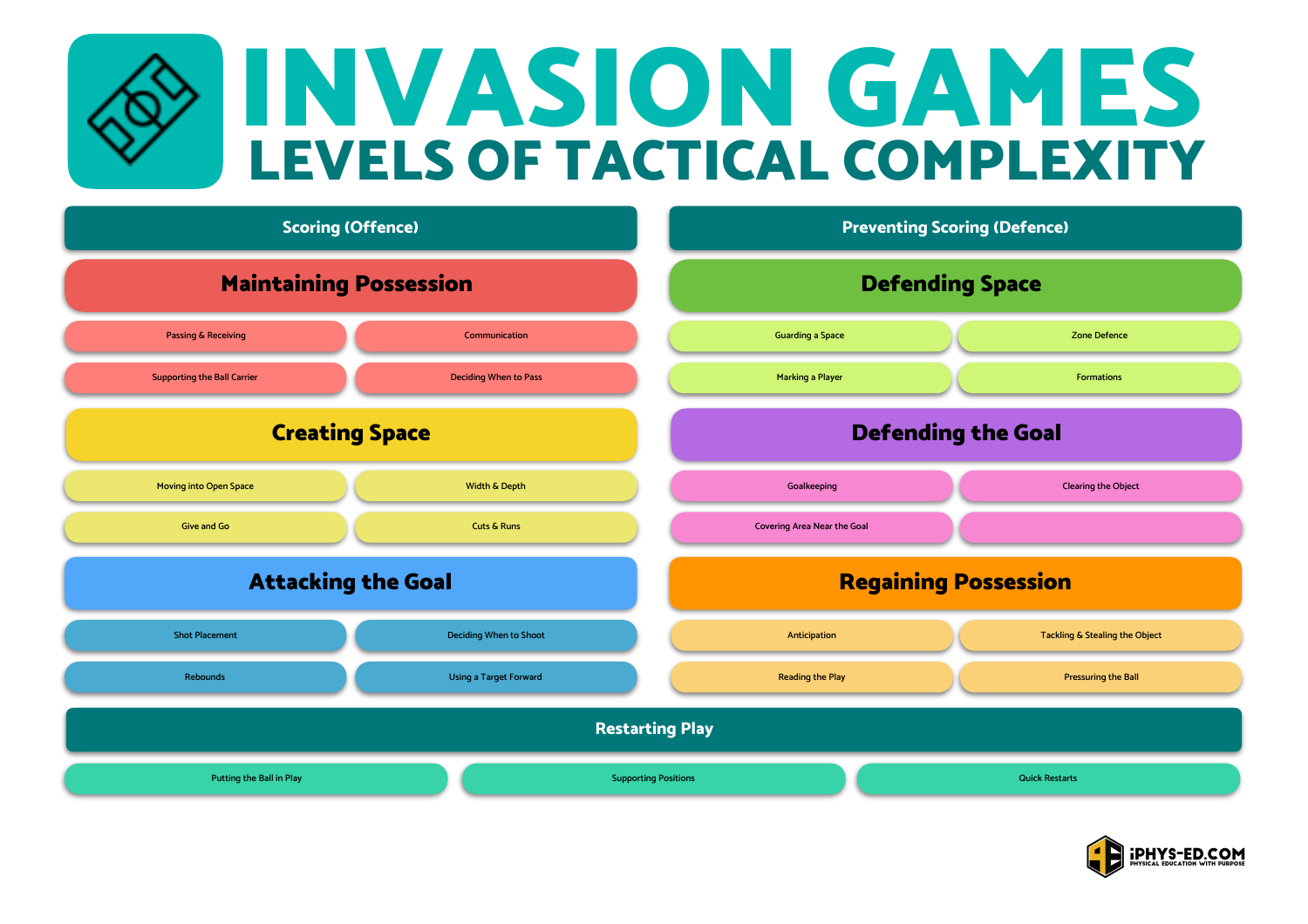## LEVELS OF TACTICAL COMPLEXITY TARGET GAMES



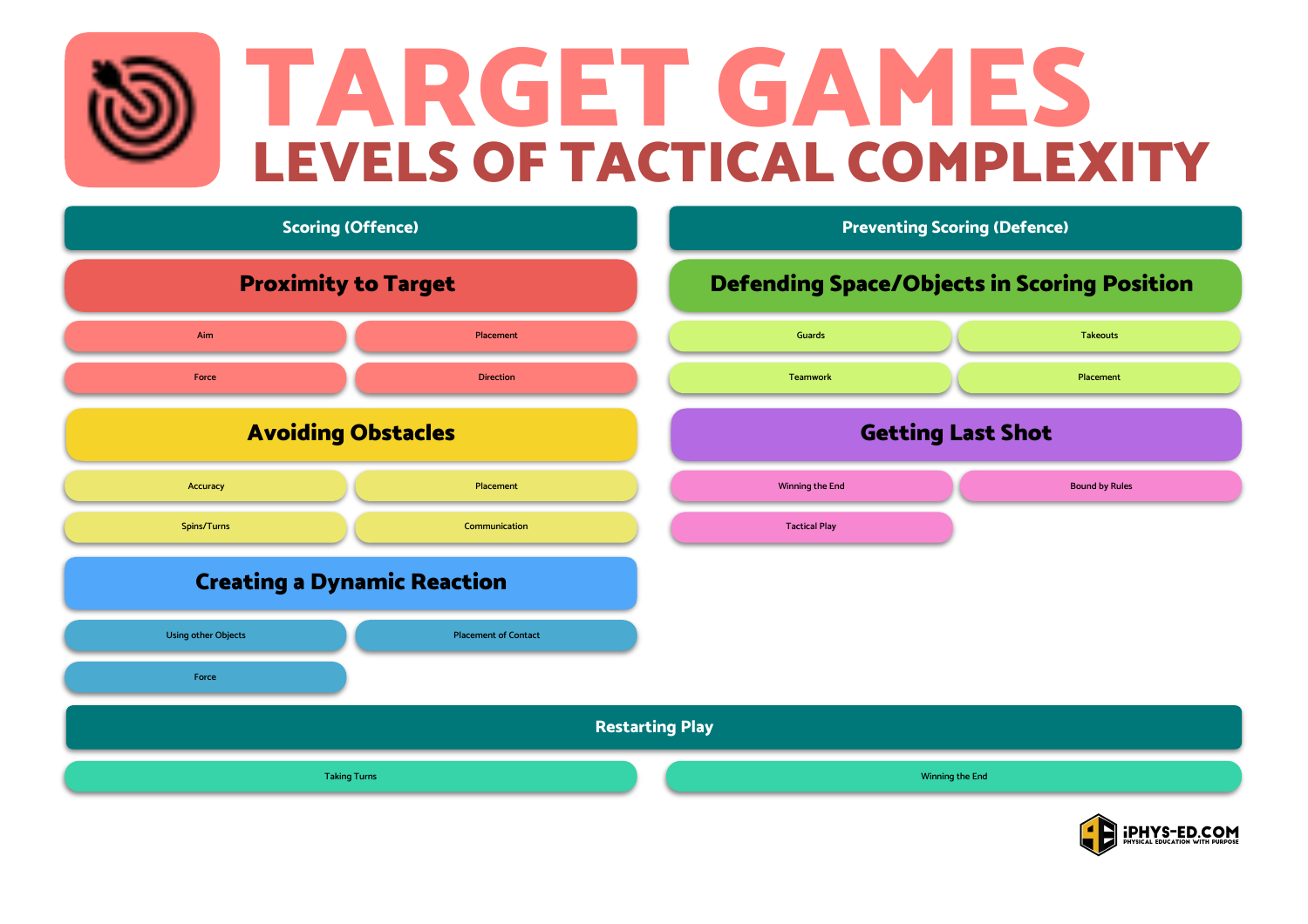## LEVELS OF TACTICAL COMPLEXITY STRIKING & FIELDING GAMES